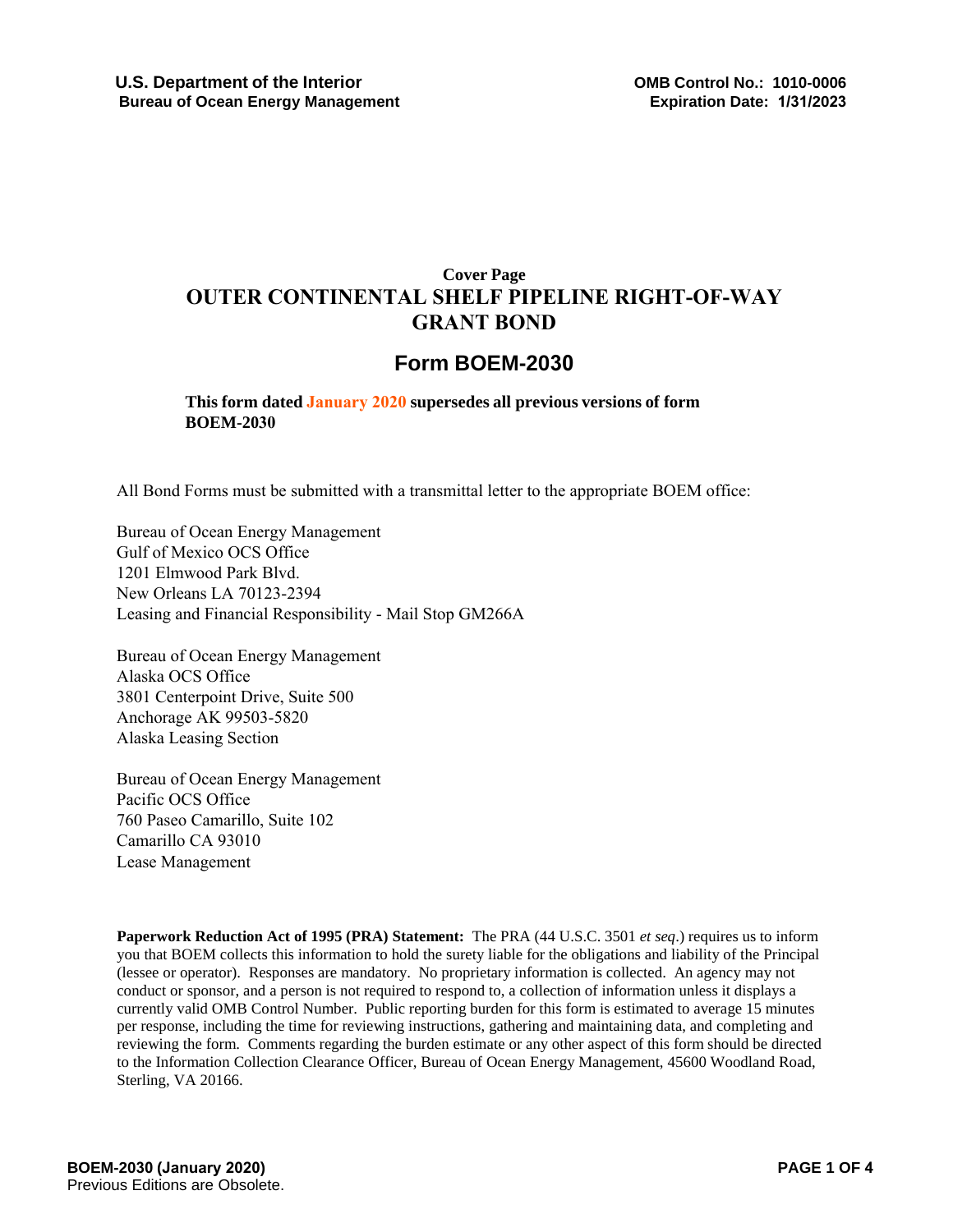### **U.S. Department of the Interior Bureau of Ocean Energy Management**

|                                                                                                                                                                                                                                                 | <b>OUTER CONTINENTAL SHELF (OCS) PIPELINE RIGHT-OF-WAY GRANT BOND</b>                                                                                                                                                                                                  |  |  |  |  |  |
|-------------------------------------------------------------------------------------------------------------------------------------------------------------------------------------------------------------------------------------------------|------------------------------------------------------------------------------------------------------------------------------------------------------------------------------------------------------------------------------------------------------------------------|--|--|--|--|--|
|                                                                                                                                                                                                                                                 | Bond Type: □ Area _____ □ Additional Security (Check One) Area/ROW #: _________________ Amount: _________                                                                                                                                                              |  |  |  |  |  |
|                                                                                                                                                                                                                                                 | The Surety is the Company Guaranteeing Performance.                                                                                                                                                                                                                    |  |  |  |  |  |
|                                                                                                                                                                                                                                                 | Name of Surety:                                                                                                                                                                                                                                                        |  |  |  |  |  |
|                                                                                                                                                                                                                                                 |                                                                                                                                                                                                                                                                        |  |  |  |  |  |
|                                                                                                                                                                                                                                                 |                                                                                                                                                                                                                                                                        |  |  |  |  |  |
|                                                                                                                                                                                                                                                 | If a Corporation, Incorporated in the State of: [16] County or Parish of: [26] County or Parish of:                                                                                                                                                                    |  |  |  |  |  |
|                                                                                                                                                                                                                                                 | Check here if Surety is certified by U.S. Treasury as an acceptable surety on Federal Bonds and listed in the current U.S. Treasury Circular No. 570.                                                                                                                  |  |  |  |  |  |
| The Principal is the Pipeline Right-of-way (ROW) Grant Holder for Whom the Bond or additional security* is Issued.                                                                                                                              |                                                                                                                                                                                                                                                                        |  |  |  |  |  |
| Name of Principal: Name of Principal and South Assembly and South Assembly and South Assembly and South Assembly and South Assembly and South Assembly and South Assembly and South Assembly and Assembly and Assembly and Ass                  |                                                                                                                                                                                                                                                                        |  |  |  |  |  |
|                                                                                                                                                                                                                                                 |                                                                                                                                                                                                                                                                        |  |  |  |  |  |
|                                                                                                                                                                                                                                                 |                                                                                                                                                                                                                                                                        |  |  |  |  |  |
| Schedule A, the OCS area and pipeline ROW grant covered by this bond or additional security*, is comprised of (check one or both):                                                                                                              |                                                                                                                                                                                                                                                                        |  |  |  |  |  |
| The following OCS area[(see 30 CFR 550.1011(b)]:                                                                                                                                                                                                |                                                                                                                                                                                                                                                                        |  |  |  |  |  |
| The following pipeline ROW grant [see 30 CFR 550.1011(a)(2)]:                                                                                                                                                                                   |                                                                                                                                                                                                                                                                        |  |  |  |  |  |
|                                                                                                                                                                                                                                                 | Check here if additional information is continued on attached sheet.                                                                                                                                                                                                   |  |  |  |  |  |
|                                                                                                                                                                                                                                                 | In addition to the Obligations of the Principal during the period of liability of this bond or additional security*, the Surety also accepts                                                                                                                           |  |  |  |  |  |
| the following Obligations (check one):                                                                                                                                                                                                          |                                                                                                                                                                                                                                                                        |  |  |  |  |  |
| No Obligations other than the Obligations of the Principal during the period of liability of this bond or additional security*.                                                                                                                 |                                                                                                                                                                                                                                                                        |  |  |  |  |  |
| All Obligations of all previous Sureties or guarantors even if the Obligations are not Obligations of the Principal during the period of<br>liability of this bond or additional security*.                                                     |                                                                                                                                                                                                                                                                        |  |  |  |  |  |
| All Obligations of all previous Sureties or guarantors even if the Obligations are not Obligations of the Principal during the period of                                                                                                        |                                                                                                                                                                                                                                                                        |  |  |  |  |  |
|                                                                                                                                                                                                                                                 | liability of this bond or additional security* with the following exceptions or limitations (use an attached sheet if needed):                                                                                                                                         |  |  |  |  |  |
| <b>Definitions</b>                                                                                                                                                                                                                              | An Obligation includes any obligation arising from any regulations of the Department of the Interior or any                                                                                                                                                            |  |  |  |  |  |
|                                                                                                                                                                                                                                                 | Instrument issued, maintained, or approved under the OCS Lands Act, 43 USC 1331 et seq.<br>An Instrument includes any pipeline ROW grant, whereunder the Principal has the right, privilege, or license to                                                             |  |  |  |  |  |
| For the purposes<br>of this document:                                                                                                                                                                                                           | conduct pipeline operations on the OCS.                                                                                                                                                                                                                                |  |  |  |  |  |
|                                                                                                                                                                                                                                                 | A Person includes an individual, a public or private corporation, a State, a political subdivision of a State, any                                                                                                                                                     |  |  |  |  |  |
|                                                                                                                                                                                                                                                 | association of individuals, corporations, States, or subdivisions of States, or a government agency.<br>By signing below, the Principal verifies that the information above is correct and agrees to the following:                                                    |  |  |  |  |  |
|                                                                                                                                                                                                                                                 | The Principal as agent on behalf of the pipeline ROW grant holder will fulfill all Obligations for the entire pipeline ROW grant and to                                                                                                                                |  |  |  |  |  |
| the same extent as though the Principal were the sole pipeline ROW grant holder for all pipeline ROW grants in Schedule A within an                                                                                                             |                                                                                                                                                                                                                                                                        |  |  |  |  |  |
| area designated in Schedule A.                                                                                                                                                                                                                  |                                                                                                                                                                                                                                                                        |  |  |  |  |  |
| By signing below, the Surety verifies that the information above is correct and agrees to the following:<br>1. The Surety does hereby absolutely and unconditionally bind itself to the United States of America acting through and by the      |                                                                                                                                                                                                                                                                        |  |  |  |  |  |
|                                                                                                                                                                                                                                                 | Bureau of Ocean Energy Management (BOEM), or such other official designated by the Secretary of the Interior for this                                                                                                                                                  |  |  |  |  |  |
|                                                                                                                                                                                                                                                 | purpose, for the performance of all present and future Obligations.                                                                                                                                                                                                    |  |  |  |  |  |
| The Surety agrees to meet all existing and future Obligations of the Principal on the pipeline ROW grant(s) described in<br>2.<br>Schedule A or acquired within that area after the effective date of this document at a cost not to exceed \$_ |                                                                                                                                                                                                                                                                        |  |  |  |  |  |
| unless this sum has been increased or decreased by a rider to this bond or additional security*executed in the same manner as                                                                                                                   |                                                                                                                                                                                                                                                                        |  |  |  |  |  |
|                                                                                                                                                                                                                                                 | this bond or additional security*.                                                                                                                                                                                                                                     |  |  |  |  |  |
| 3.                                                                                                                                                                                                                                              | The Surety will be responsible for all Obligations of the Principal in existence at the time this document becomes effective and<br>all Obligations that accrue after that date and until all Obligations are met or until the Regional Director terminates the period |  |  |  |  |  |
|                                                                                                                                                                                                                                                 | of liability of this bond or additional security*.                                                                                                                                                                                                                     |  |  |  |  |  |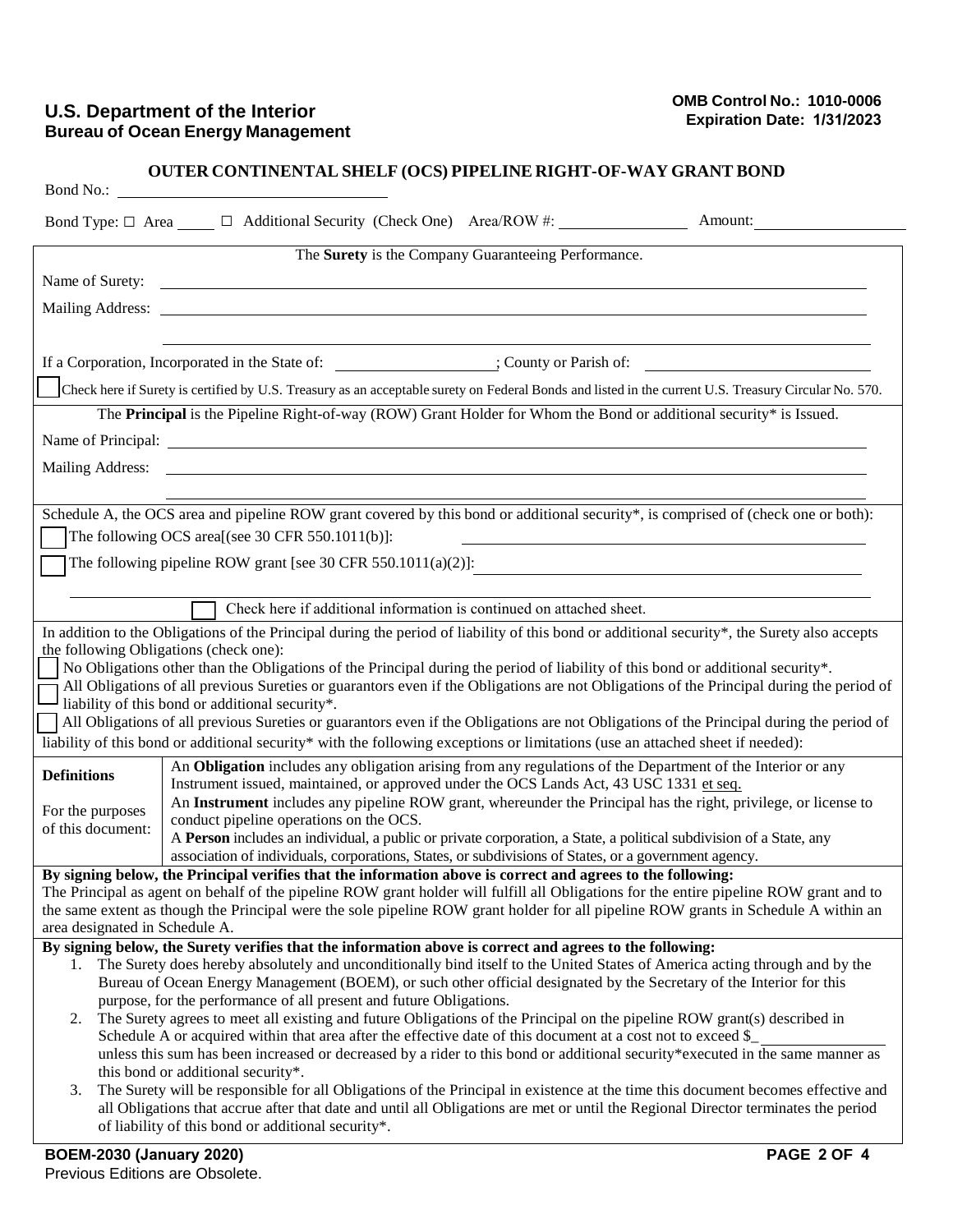#### **OUTER CONTINENTAL SHELF (OCS) PIPELINE RIGHT-OF-WAY GRANT BOND (Continued)**

- If the Regional Director terminates the period of liability of this bond or additional security\*, the Surety will remain responsible for Obligations that accrued during the period of liability until the Regional Director issues a written cancellation of the bond or additional security\* in favor of the Surety.
- 5. If this bond or additional security\* is cancelled, the Regional Director may reinstate this bond or additional security\* as if no cancellation had occurred if any payment of any obligations of the Principal(s) is rescinded or must be restored pursuant to any insolvency, bankruptcy, reorganization, or receivership, or should the representation of the Principal that it has paid its financial Obligations or performed the other Obligations of the pipeline ROW grant(s)in accordance with BOEM specifications be materially false and the BOEM relied upon such representation in canceling the instrument.
- 6. The Surety waives any right of notice of this bond or other security\*taking effect and agrees that this bond or additional security\* will take effect upon delivery to BOEM.
- 7. The Surety's Obligations will remain in full force and effect, even if:
- (a) Any person assigns the Instrument covered by this document.
- (b) Any person modifies an Instrument or Obligation under an Instrument in any manner including modifications that result from a modification of regulations or interpretations of regulations; or creation of any mortgage, pledge, or other grant of security interest in the Instruments.
- (c) Any person, event, or condition terminates any Instrument covered by this bond or additional security\*, whether the termination is by operation of law or otherwise.
- (d) The BOEM takes or fails to take any action in enforcing, as against any party to the Instrument, the performance of any other covenant, condition or agreement of the pipeline ROW grant, or giving notice of or making demand with respect to such nonperformance.
- (e) The Surety suffers any loss by reason of any law limiting, qualifying, or discharging the Principal's Obligation.
- 8. The Surety agrees to be bound under this bond or additional security\* as to the interests in any Instrument retained by the Principal when the BOEM approves the transfer of any or all of the Instruments.
- 9. In the event of any default under a pipeline ROW grant, the Surety must perform the Obligations of the Principal upon demand by the BOEM.
- 10. If the BOEM decides to commence suit to enforce its rights, it may commence and prosecute any claim, suit, action, or other proceeding against the Principal and Surety, or either of them, whether or not the BOEM joins the pipeline ROW grant holder or any other party.
- 11. In the event there is more than one Surety for the Principal's performance of the Obligations, as to any Instrument, the Surety's Obligation and liability under this bond or additional security\* is on a "solidary" or "joint and several" basis along with other guarantors or sureties.
- 12. The Surety agrees to give prompt notice to the BOEM and the Principal of any action filed alleging the insolvency or bankruptcy of the Surety or the Principal, or alleging any violation that would result in suspension or revocation of the Surety's charter or license to do business.
- 13. The Surety's Obligation and liabilities under this Bond or additional security\* are binding upon the Surety's successors and assigns. Nothing in this document permits assignment of the Surety's Obligation without the written consent of the BOEM.
- 14. The Surety hereby waives any defenses to liability on this bond or additional security\* based on an unauthorized Principal signature*.*

### **\* Must be approved by the Regional Director**